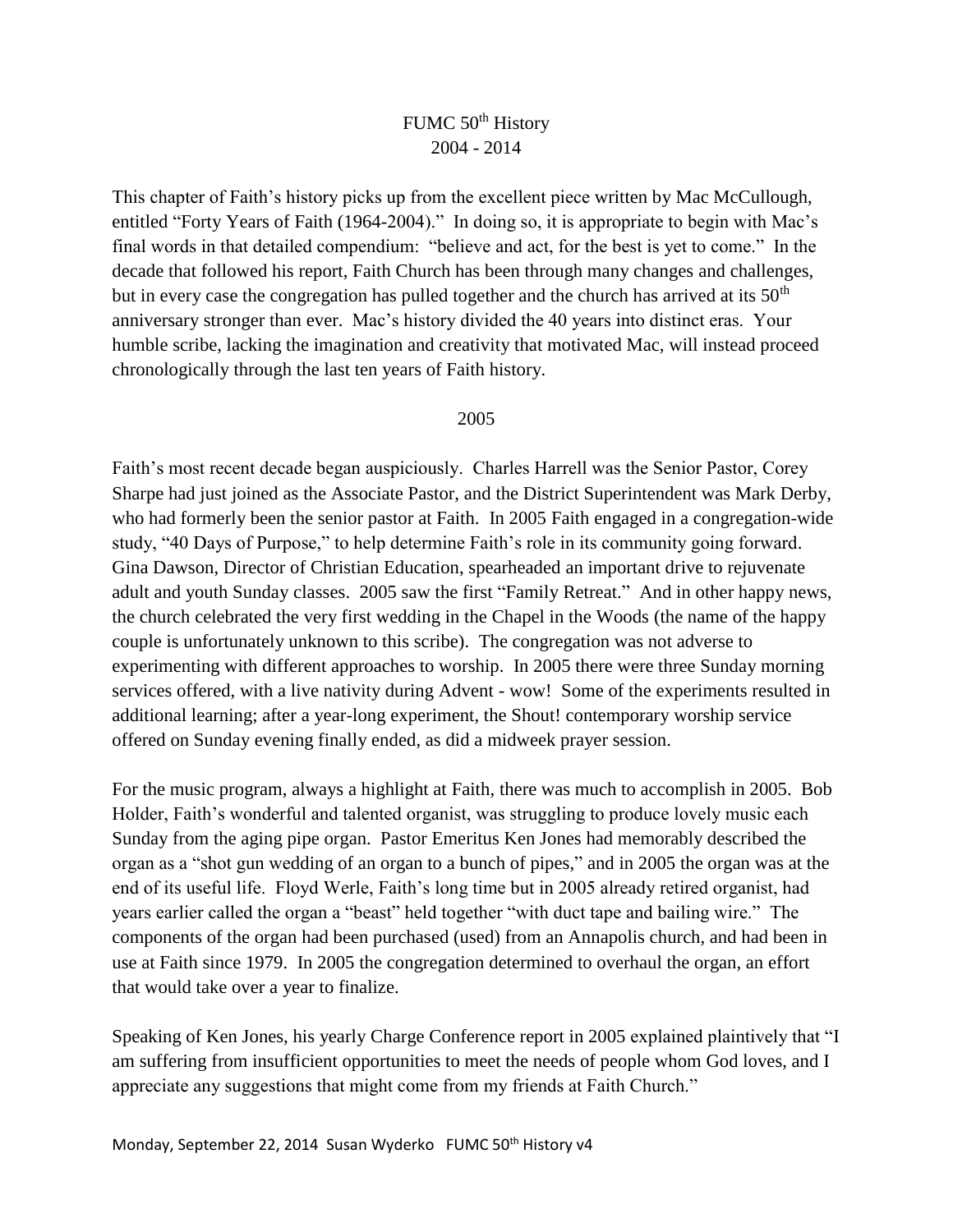In 2006 the church received settlement funds from the County as part of the Montrose Road enlargement project, which had sliced off a chunk of the church's front lawn. The county built an additional entrance to the church with a wide turn-around, which has proved very convenient for overflow parking. These additional funds proved quite useful, as in 2006 the church replaced the furnace.

In 2006 Faith was alive with movement. The Card Ministry and Needlework Ministry were both launched in that year; both continue today. The new organ was dedicated and a brand new Fall festival, the Pumpkin Patch, was inaugurated to raise monies for charity. The church also sent a volunteer team to Mississippi to do repair work after Hurricane Katrina, which had struck New Orleans in the Fall of 2005.

#### 2007

In 2007 big changes came to Faith, as Charles Harrell left for Trinity United Methodist Church. Faith was blessed to receive new lead pastor, Rev. Kathryn T. Woodrow. She joined the church on July 1, bringing along her husband Don and grandson Colin. In typical Methodist fashion, Faith celebrated with a huge pot-luck lunch, as well as eight home-based get-together coffees to allow Kathryn to meet many members on an informal basis. Kathryn immediately launched a congregation-wide conversation about leadership and vision for the church, which grew to involve many people and many hours of work. It took Don no time at all to become an integral part of Faith, pitching in on work days and providing hours and hours of volunteer services to the church, including shoveling snow on Sundays, organizing and participating in church-wide work days, and so on.

As an aside, and leaping ahead in the chronology, Faith has taken great pride in watching Colin grow to manhood (he was a member of the 2012 Confirmation class), and the congregation has been utterly delighted with "ultra-girl I wear pink and coordinating outfits" Sidney, who joined the family a few years later.

In other people news, Associate Pastor Corey Sharpe was ordained as an elder in the Methodist Church, the culmination of many years of work. Corey and his wife Julie also welcomed daughter Abigail, who joined big brother Jacob.

Gina Dawson reconstituted the Christian Education committee in 2007, which continues today. She persuaded Kathy Whitmire to lead the new committee, which Kathy ably did for many years.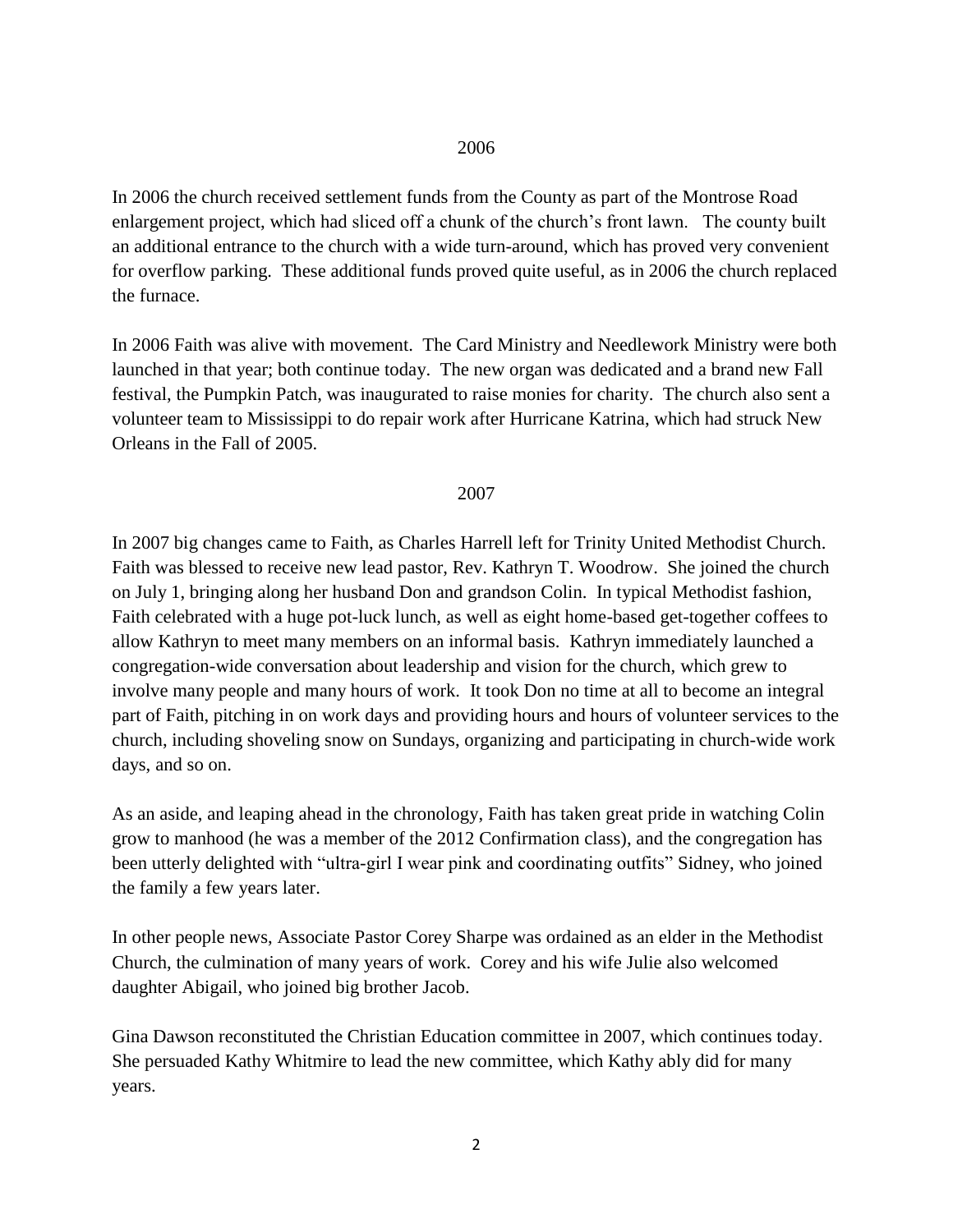During the summer of 2007, Faith began a new "Middle School Camp" for kids going into 6<sup>th</sup> to 8<sup>th</sup> grades. The full day service and play camp provided the attendees with the chance to perform community service projects in the morning, and plenty of play in the afternoon. The camp has been extremely popular and continues today.

## 2008

2008 saw additional staff changes at Faith. Longtime Church Administrator Mal Vasanth left, and Faith's excellent staff (in particular, Jan Spencer, allegedly only a part-time employee) worked even harder to keep up with the needs of the busy church. Director of Music Jim Angel retired, and after a lengthy search, the church was blessed with the arrival of Michael Wu, who in fact began at Faith in January 2009. Not to give away any plot-spoilers, but Michael's tenure at Faith resulted in an explosion of new musical initiatives and partnerships that have greatly enhanced Faith's musical program.

As noted above, Kathryn had immediately upon joining Faith, begun an extensive project to discern the vision and mission of Faith Church. Members had been given homework assignments, for example, asking them to visualize the Faith Church of 3, 5, or 10 years in the future. Ultimately Church Council voted to accept the following new text as the vision statement for FUMC:

# **"Faith United Methodist Church is a thriving Christian home where we practice prayer, worship, hospitality, fellowship, study and service as we become more like Christ. We are committed to sharing the Good News, caring for one another and helping those in need in our neighborhood, nation and world."**

This process of discernment led to a newly invigorated church: the Charge Conference report for 2008 noted that "members are volunteering for new challenges, old members who tried mega churches have decided to return to a more family oriented approach, and new energy is emerging from our staff, mission and ministry efforts. New ministries continue to be supported and expanded based on good ideas that were the results of efforts by members." Despite these successes, Church Council Chair Gordon Henley reminded everyone to "remember that God is **clearly** not done with any of us yet!"

The newly reconstituted Christian Education team spent time studying and discerning what materials to offer, and used a survey to define where to start. The team began offering many new adult education opportunities, including "movie nights," and an annual Lenten study. The youth work trip was to Belize, and Faith also sent a group of adults to Russia to repair a dormitory. The Pumpkin Patch continued strong in its third year, raising money for local and international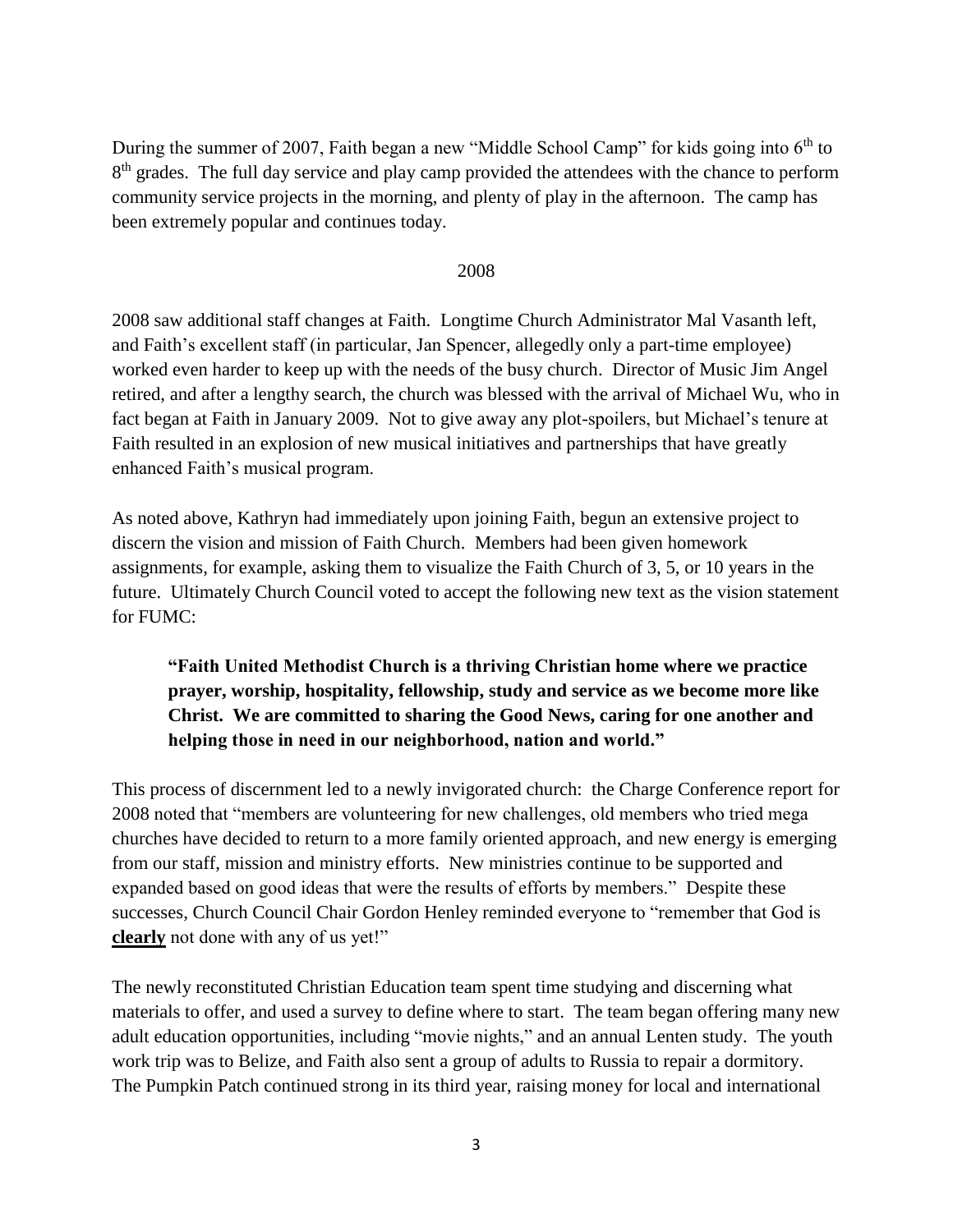charities. Jan Spencer began a new summer camp called KidServe, for kids going into  $2<sup>nd</sup> - 5<sup>th</sup>$ grades. This half-day camp has proved extremely popular (just like the Middle School Camp) and is still going strong today.

The physical church received attention as well during 2008; using Montrose Parkway funds the Trustees replaced the floor and painted Fellowship Hall, and repaired, replaced, repainted and upgraded many portions of the building.

### 2009

In 2009, Senior Pastor Kathryn Woodrow presciently suggested that FUMC would need to enlarge its methods of outreach to an increasingly diverse environment, suggesting use of the (remember, this was really new stuff!) website to make sermons and other materials more available as she envisioned "mouse calls" becoming as important as "house calls." Who could have foreseen how important the World Wide Web and electronic communication would have become by 2014? Nevertheless, Faith Church did indeed embrace these new methods of communication, which later (again, jumping ahead!) led to many iterations of improved websites, Facebook pages, and all manner of electronic communications.

Life continued in 2009; Associate Pastor Corey Sharpe had another baby girl and the community celebrated with a pot-luck. Long time Parish Nurse Marge Taylor retired (that should be "retired," as she managed to be as busy in "retirement" as she had been while at work!) and Pastor Emeritus Ken Jones "agreed to make a few pastoral calls every week, so that I do not lose the knack of doing it."

There was much activity in the musical program at Faith during 2009. The Trustees, with the approval of Church Council, purchased a 7-foot Steinway grand piano which Michael Wu had identified, using a combination of private pledges and the Montrose Parkway Funds. The piano was formally installed and dedicated in 2010, and numerous fundraising concerts with the new instrument were planned to replenish the church's capital reserves. In staff news relevant to the music program, Mary Nieter stepped down as Children's Choir Director, and Christopher Guerra was hired to lead the Faith Singers. Michael Wu began a Youth Choir and Jan Spencer volunteered to lead young children in another ensemble. Volunteer Lyn Mullinax re-started the Bell Ringer program, with over 25 youngsters, all of whom were excited to discover the "secret passage" up to ring the church bells enthusiastically before each service.

Work continued apace for the Christian Education team. Faith boasted seven children and youth Sunday School classes with approximately 60 participating, three Sunday morning adult classes with an average of 25 attendees, two movie nights, five small groups during the week, a Lenten Study, summer camps, and an experimental (although ultimately short-lived) new Family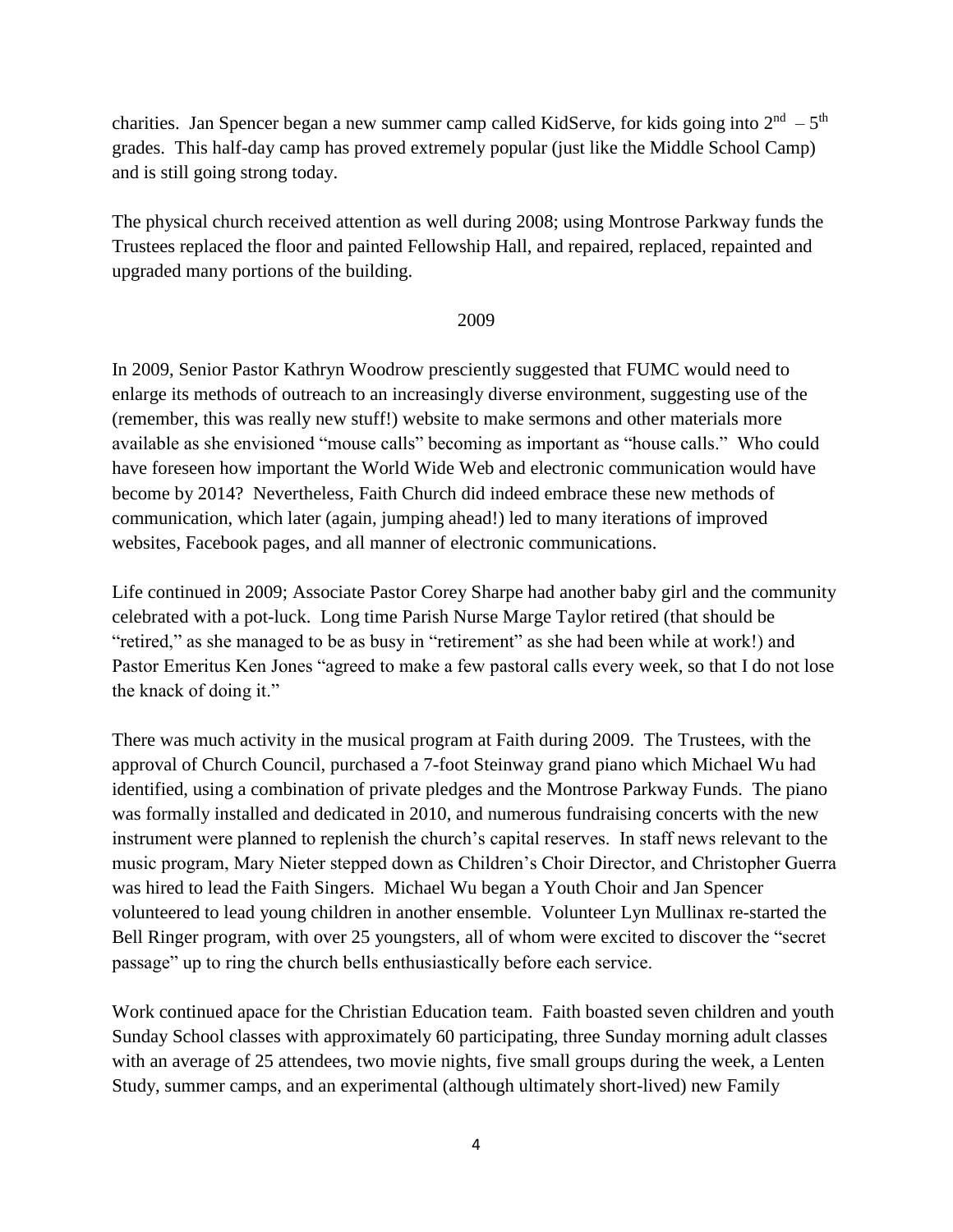Speaker Series focused on parents. The Youth work trip was to Reading PA, and the youth also participated in World Vision's 30 Hour Famine to raise awareness of world hunger.

## 2010

2010 saw another pastoral change at Faith. Rev. Corey Sharpe left after six years as an Associate Pastor, moving to Havre de Grace. The congregation was delighted to welcome Rev. Laura Peterson, her husband Mark, and cat Frances into the Faith family, throwing what appears to have been the first Faith vegetarian pot-luck (the vegetarian part was the first, certainly not the pot-luck!) In preparation for the Petersons moving into the Old Bridge manse, the church threw a July 4 "party" where volunteers painted the interior and cleaned and landscaped the exterior. More than 40 volunteers participated. (Work on the parsonages is a continuing theme; Matthew Henley later earned his Eagle Scout Badge after doing a great deal of work at the Smoketree parsonage.) Two weeks after arriving at Faith, Laura proved to be an excellent sport, leading the youth work trip to Savannah, Georgia. Laura brought with her a renewed focus on hospitality and evangelism, leading that team at Faith.

In other big news, the Reverend Kathryn Woodrow officially became the Reverend *Doctor*  Woodrow, completing an extensive program of study to achieve her doctorate from Wesley Theological Seminary. The church celebrated her accomplishment with cake (naturally).

In September 2010 Faith Church celebrated the life and accomplishments of Floyd Werle, who had been Faith's organist for 35 years before retiring. Floyd had been recruited to be Faith's organist by Rev. Ken Jones, when Ken was appointed pastor of the newly formed Faith Church in 1967. Floyd was a remarkable individual, who wrote many original choir anthems, introits and prayer responses. Many at Faith had been delighted to listen to Floyd play the old "beast" of a pipe organ so enthusiastically with such wonderful results. Happily, Floyd had returned to Faith to play on the new organ just the prior year before his death. His memorial service featured many of his original hymns. The chorus of one pretty much says it all:

**God loves you and so do I Under the light of a newborn sky No reason to wonder why God loves you and so do I.**

In other news from the musical program, long-time tenor soloist Robert Kimball retired, sent away with many well-wishes and a big pot-luck (of course!)

Budget constraints began to become apparent in 2010, reflecting the broader economic realities. The church, which had financially operated at a deficit each year since 2004, was spurred by an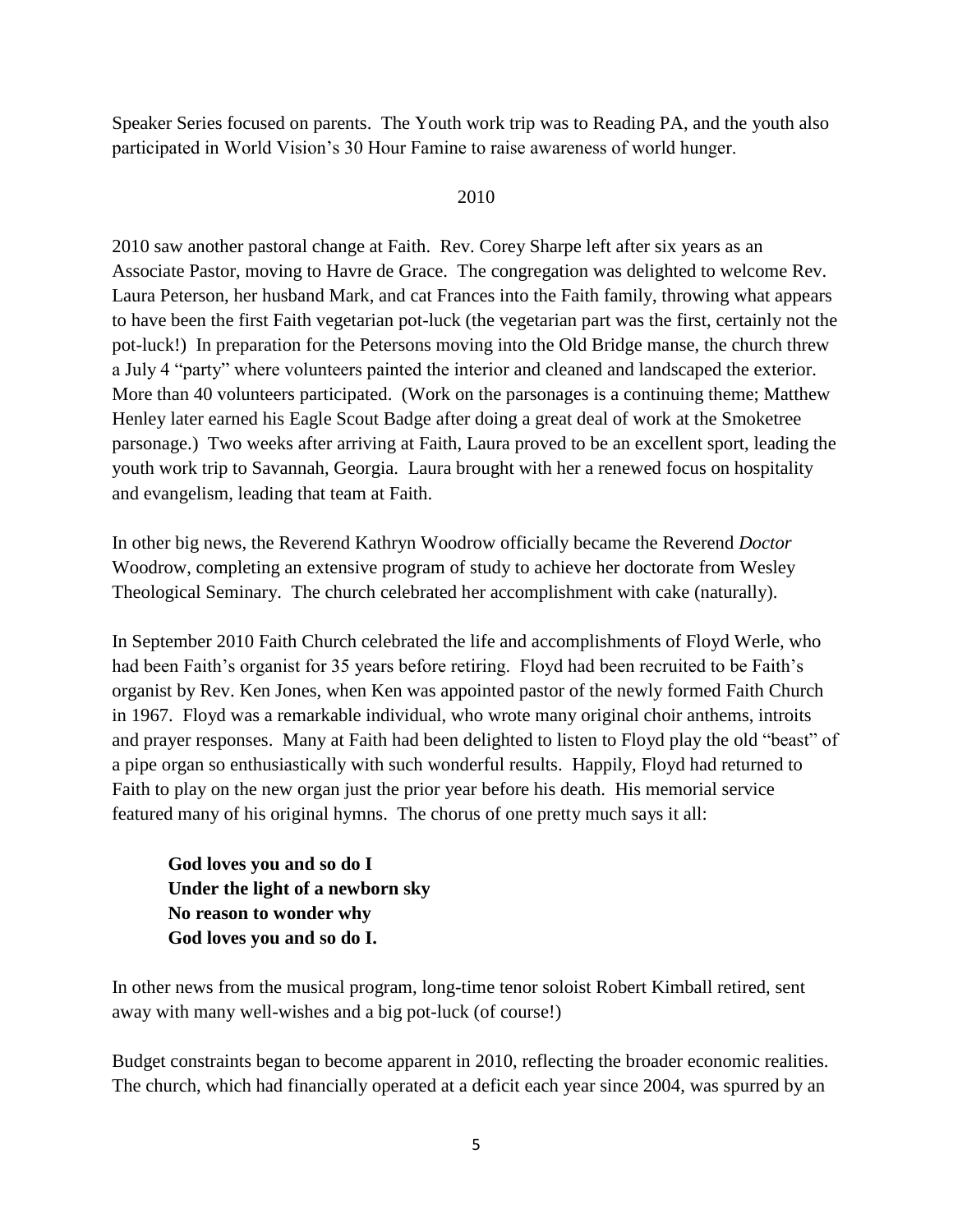anonymous donor to contribute an extra \$20 for 20 weeks – the "20-20 campaign." As a result, the church ended the year without a deficit.

At this point in our narrative we come to a very significant event – one that would take years to unfold and would require the sustained participation and cooperation of many, many Faith friends and family. And here is that event, as recorded in the Charge Conference documents: "The Labyrinth/Memorial Garden Task Force, chaired by Gina Dawson, made a presentation to the Trustees regarding a proposal to upgrade the Memorial Garden and Courtyard area with a labyrinth. The Trustees were favorably impressed, and asked the Task Force to move forward and gather more information, particularly with regard to costs." How like a tiny mustard seed are those words; terse and spare, and yet with inherent power to flower and bloom and transform.

### 2011

In 2011, Rev. Dr. Kathryn Woodrow began to work with the congregation and Church Council on the "Call to Action" initiative from the Council of Bishops. This denomination-wide effort called Faith to construct a plan of action going forward as it seeks to make disciples of Jesus Christ for the transformation of the world. While Faith could draw upon other congregations' work, we were (as always) unique. As Kathryn put it, Faith is "too big to be small and too small to be big."

Faith continued its mission and outreach programs in 2011, sending youth to Logan County, WV as part of the Appalachia Service Project. Those who heard Pastor Laura preach about that perfect peanut butter sandwich she had spent all day looking forward to eating, only to discover it had been swiped and eaten by a lonely child, will never forget her message of how important it is to keep our priorities firmly in mind.

During 2011 the church was blessed to receive a sizeable bequest from Orva "Mickie" Heffley. This enabled the Trustees to begin to replenish capital reserves, while setting aside enough to replace the chiller unit on the air conditioning (which happened the following year). The Trustees were able to upgrade and enhance the lighting in the sanctuary, as well as aging heating units in hallways and classrooms (which had an immediate and positive effect on the budget).

The Memorial Garden planning continued, bringing in expanding concentric circles of participants. Faith's first "Heavenly Harvest" supported local, national and international mission organizations, and the Mission Auction raised \$14,000.

2012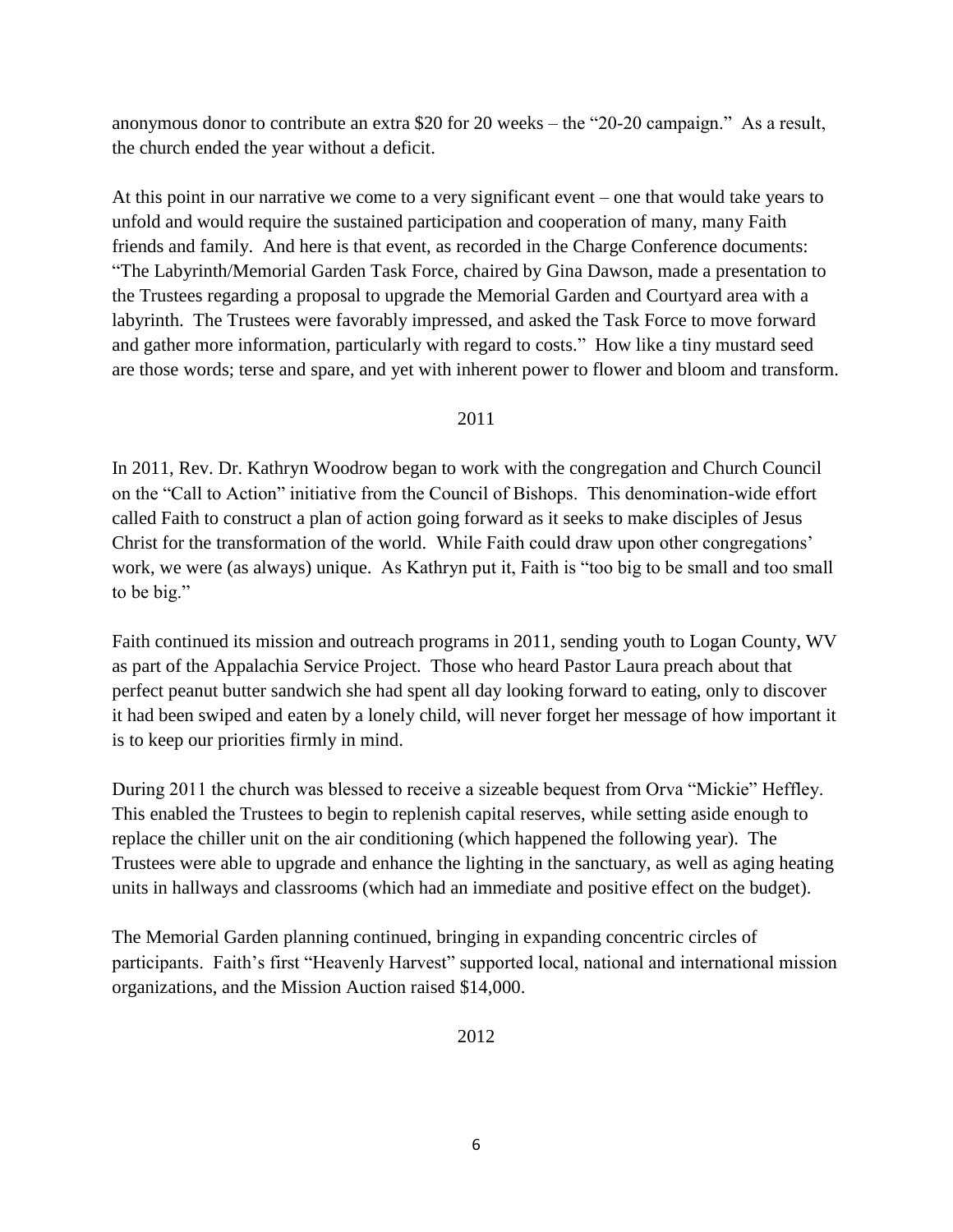Faith continued to be blessed with new members joining the congregation – both adults and children. And speaking of children, Faith welcomed its own new staff child on November 15, 2012, when Tobias Linwood Peterson arrived. Food was involved in the celebrations, and "Toby" became a key addition to FUMC's growing nursery.

The Memorial Garden project began to show some tangible progress in 2012, when the design was selected (after extensive consultation with the entire congregation). The massive tree dominating the courtyard was removed, and members of the congregation employed a great deal of personal "sweat equity" to remove the uneven bricks and spread mulch in preparation for the upcoming garden renovation.

Faith moved to a new worship schedule in 2012. Given the growing popularity of the Chapel in the Woods service at 8:45, when the Fall arrived that service moved indoors to become the "Holy Grounds" casual worship service. This arrangement has been very satisfactory and continues today.

2013

2013 was a banner year at Faith, with numerous welcome changes to the church and its properties. After a ground-breaking ceremony in July, the newly renovated Memorial Garden was dedicated in November 2013. The entire congregation had participated in the planning of the Garden, which began with an inspiration felt by a faithful few some four years before the dedication. The lovely space features a labyrinth and a fountain, and will be a peaceful venue for the entire community.

The time and talents of the congregation were apparent in projects less ambitious than the Garden, but no less important. Faith's Chapel in the Woods was completely refurbished by Eagle Scout Sean Ramsperger, resulting in a more welcoming space in which to hold a worship service. In addition, the Trustees completed numerous projects to upgrade and maintain our property, including painting throughout the sanctuary and numerous upgrades to our two parsonages.

What could have been a major upheaval in our financial record keeping occurred when Milton Brown, bookkeeper for 17 years, moved on to a new and exciting job in Atlanta. Happily, Jan Spencer was able to step in to assume all of his duties and became Faith's new full-time Financial Manager. In other staff news, Elizabeth Bono was hired as Office Manager to handle all of the secretarial and "odd jobs" so necessary with a church the size of Faith.

Our Christian Education team continued to be active throughout the year, offering Sunday school classes for children and adults, summer camps, family gatherings, and of course, movie nights.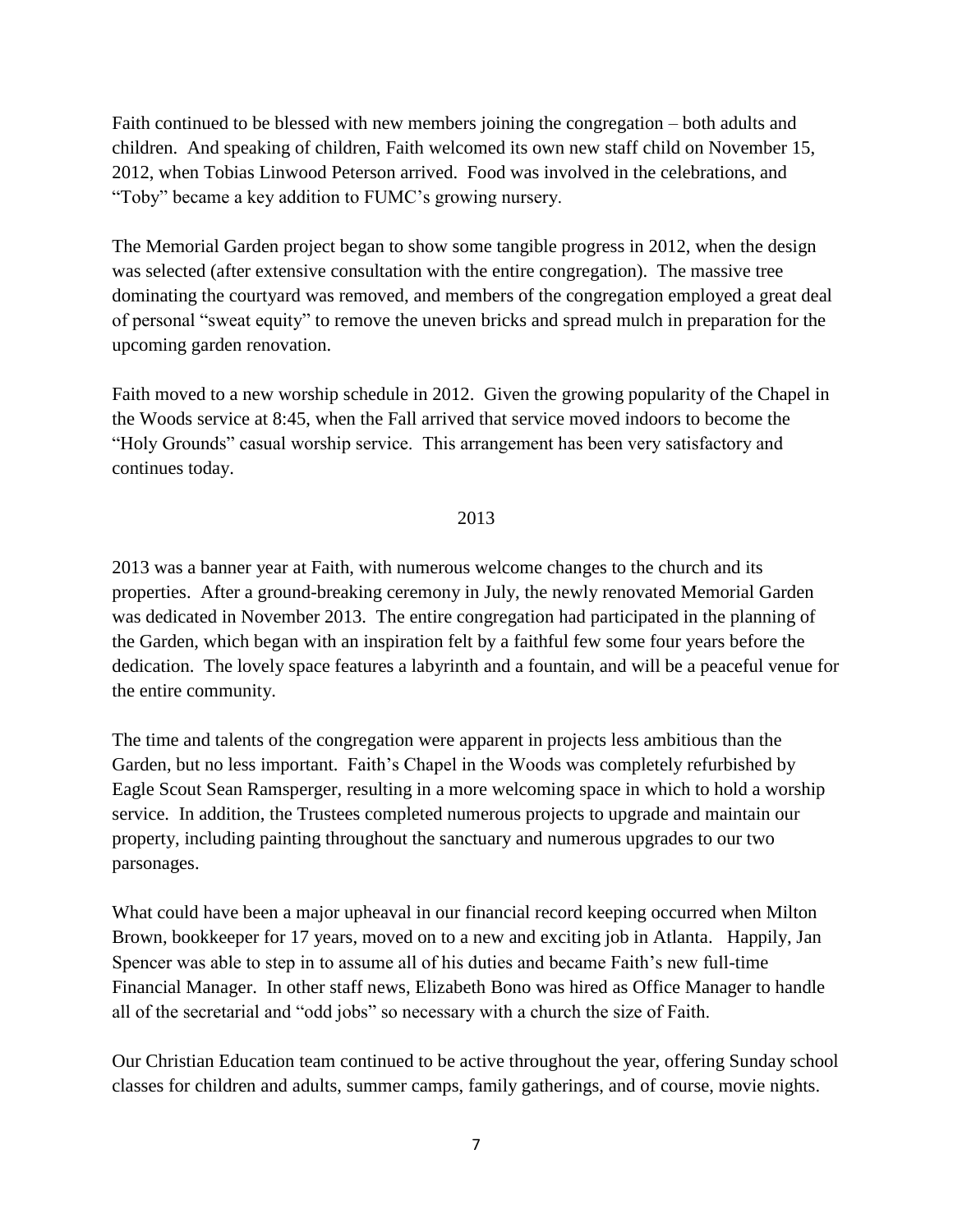Faith was again a strong supporter of numerous charitable causes. The Missions Auction raised over \$11,000 in 2013 and Faith continued to provide monthly meal deliveries to Sophia House and the Dorothy Day Women's shelters. The Missions committee, led by Carol Henley, organized an effort to assemble school kits for UMCOR, with participants at the annual Heavenly Harvest fund raiser doing some of the assembly and the 1<sup>st</sup>-3<sup>rd</sup> grade Sunday School class doing the rest. Faith also supported the Community Based Shelter week in April. (In fact, Faith has supported the Community Based Shelter project since 1993, even before the shelter facility in Rockville was opened. As Mac McCullough's 40<sup>th</sup> Anniversary history records, in the early years Faith physically housed people in the church for a week long homeless shelter each year.)

The youth of Faith continued to be active. They raised money for famine relief by participating in the "30-Hour Famine," shopped for and wrapped Christmas gifts for less privileged kids, collected food during the "Souperbowl of Caring," organized worship during Youth Sunday, and went to Parma, Ohio on a mission trip.

#### 2014

This narrative has now arrived at 2014, Faith's 50<sup>th</sup> anniversary. Faith is blessed to still have with us six charter members and a much larger core group of long-time members. The six charter members are as follows:

**Leslie Avery Judy Beisner Hank Beisner Marion Caldwell Karen Johnston Mary Melvin**

Most importantly, Faith has welcomed a significant number of new members in the past few years, many of whom are families with young children. As a result, we have enlarged our Sunday nursery program to have two classrooms, one for newborns and not-yet-mobile babies, and a second for toddlers. This joyful expansion of the Faith Family has also produced a banner crop of youngsters who participate in the Children's Sermon at the front of the sanctuary each Sunday. As a parent who, many years ago, worried greatly and gave my children the "Mother's Eye" each time they considered acting up during the Children's Sermon, I will confess to being delighted and anticipatory during the Children's Moments of 2014: will the little one on the left actually launch that paper airplane he is clutching?? Will the one in the middle scoot away from the older sibling?? We all giggled at the shocked reactions of the children when, at Easter,